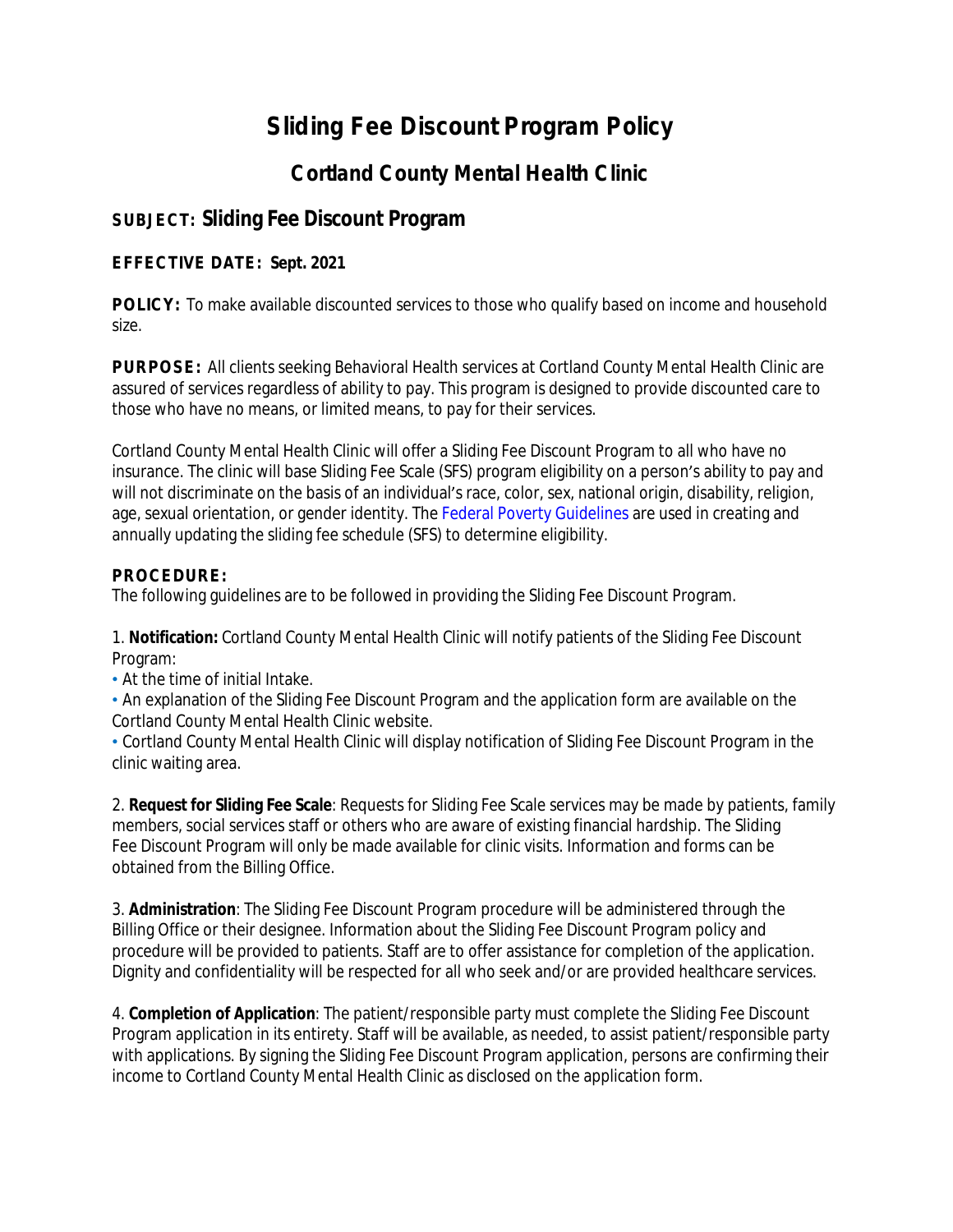5. **Eligibility**: Discounts will be based on income and family size only.

a. Family is defined as: a group of two people or more (one of whom is the householder) related by birth, marriage, or adoption and residing together; all such people (including related subfamily members) are considered as members of one family. Cortland County Mental Health Clinic will also accept non-related household members when calculating family size.

b. Income includes: gross wages; salaries; tips; income from business and self-employment; unemployment compensation; workers' compensation; Social Security; Supplemental Security Income; public assistance; veterans' payments; survivor benefits; pension or retirement income; interest; dividends; royalties; income from rental properties, estates, and trusts; alimony; child support; assistance from outside the household; and other miscellaneous sources.

6. **Income verification**: Applicants may provide one of the following: prior year W-2, two most recent pay stubs, letter from employer, or Form 4506-T (if W-2 not filed). Self-employed individuals will be required to submit detail of the most recent three months of income and expenses for the business. Adequate information must be made available to determine eligibility for the program. Self- declaration of Income may be used. Patients who are unable to provide written verification may provide a signed statement of income.

7. **Discounts**: Those with incomes at or below 100% of poverty will receive a \$10 minimum fee per visit for behavioral health services. Those with incomes above 100% of poverty, but at or below 200% of poverty, will be charged a nominal fee according to the attached sliding fee schedule. The sliding fee schedule will be updated during the first quarter of every calendar year with the latest FPL Guidelines.

8. **Nominal Fee**: Patients with incomes above 100% of poverty, but at or below 200% poverty will be charged a nominal fee according to the attached sliding fee schedule and based on their family size and income. However, patients will not be denied services due to an inability to pay.

9. **Applicant notification**: The Sliding Fee Discount Program determination will be provided to the applicant(s) in writing, and will include the percentage of Sliding Fee Discount Program adjustment, or, if applicable, the reason for denial. If the application is approved for less than a 100% discount or denied, Cortland County Mental Health Clinic will work with the patient and/or responsible party to establish payment arrangements. The applicant has the option to reapply anytime there has been a significant change in family income. When the applicant reapplies, the look back period will be the lesser of six months or the expiration of their last Sliding Fee Discount Program application or insurance.

10. **Refusal to Pay**: If a patient verbally expresses an unwillingness to pay or vacates the premises without paying for services, the patient will be contacted in writing regarding their payment obligations. If the patient is not on the sliding fee schedule, a copy of the sliding fee discount program application will be sent with the notice. If the patient does not make effort to pay or fails to respond within 60 days, this constitutes refusal to pay. Cortland County Mental Health Clinic can explore options not limited to, but including offering the patient a payment plan or waiving of charges.

11. **Record keeping**: Information related to Sliding Fee Discount Program decisions will be maintained and preserved in a centralized confidential file located in the Billing Office, in an effort to preserve the dignity of those receiving free or discounted care.

a. Applicants that have been approved for the Sliding Fee Discount Program will be logged in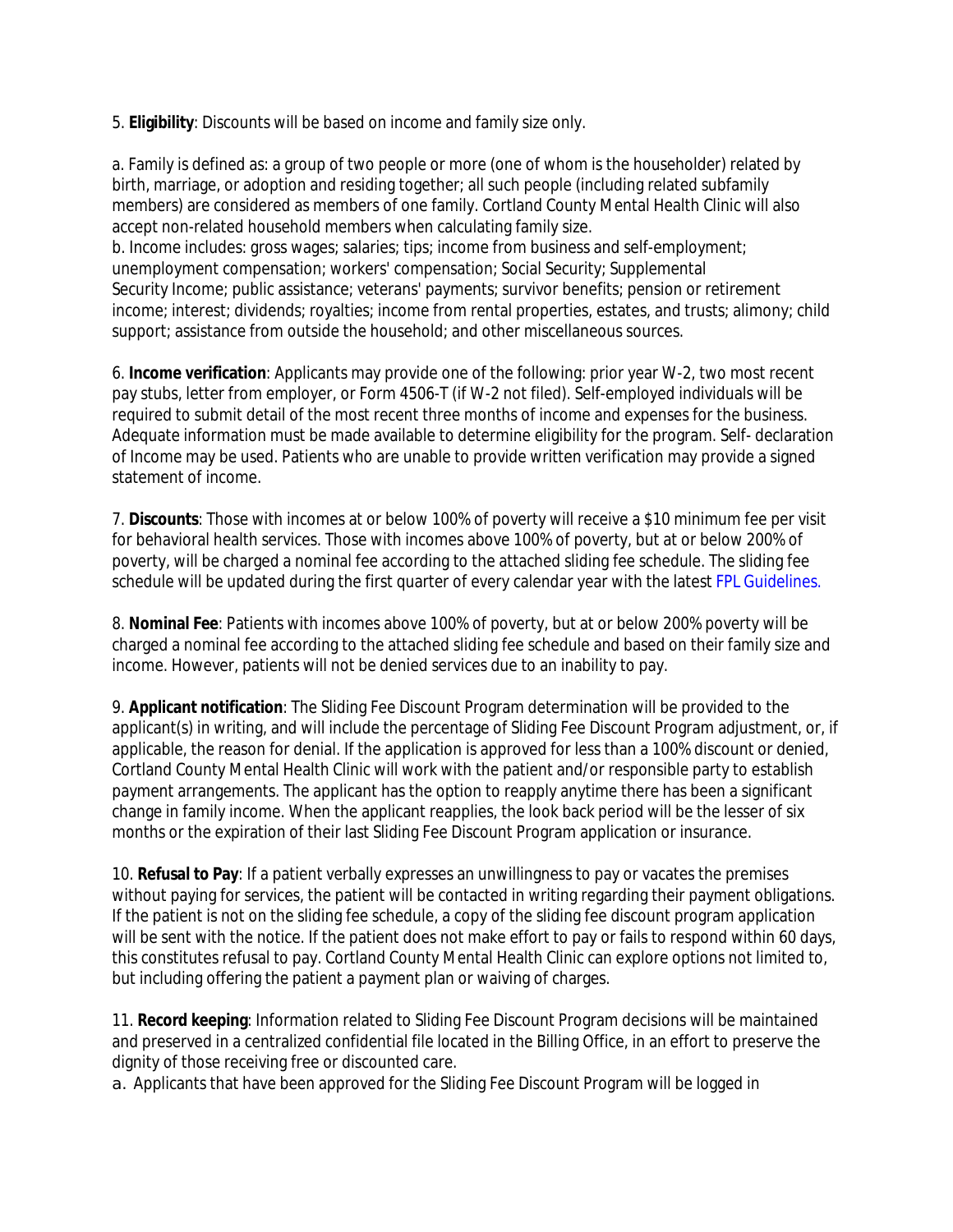Cortland County Mental Health Clinic practice management system, noting names of applicants, dates of coverage and percentage of coverage.

b. The Billing Office will maintain a log identifying Sliding Fee Discount Program recipients and dollar amounts. Denials and applications not returned will also be logged.

12. **Policy and procedure review**: Cortland County Mental Health Clinic will the review the Sliding Fee Scale policy and procedures annually, updating the Sliding Fee Scale based on the current Federal Poverty Guidelines.

#### **ATTACHMENTS:**

#### **2021 Sliding Fee Schedule Patient Application for the Sliding Fee Discount Program**

APPROVAL: \_\_9/28/21\_\_\_\_\_\_\_\_\_\_\_\_\_\_\_\_\_\_\_\_\_\_\_\_\_\_\_\_\_\_\_ REVISED: \_\_\_\_\_\_\_\_\_\_\_\_\_\_\_\_\_\_\_\_\_\_\_\_\_\_\_\_\_\_\_\_\_\_\_

REVIEWED BY:\_\_\_\_ \_\_Office Manager\_\_\_\_\_\_\_\_\_\_\_\_\_\_\_\_\_\_\_\_\_